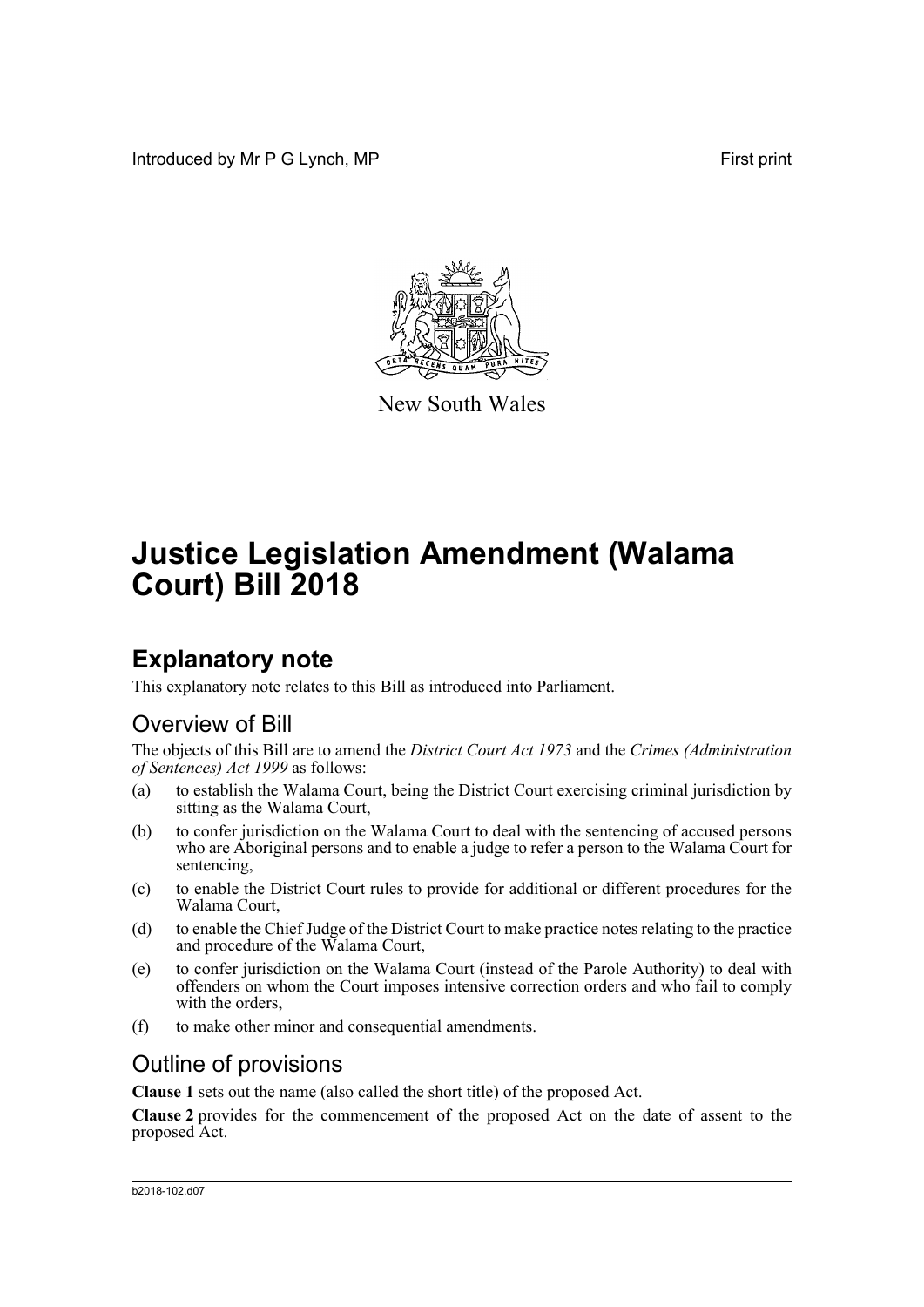### **Schedule 1 Amendment of District Court Act 1973 No 9**

**Schedule 1 [1]** amends the *District Court Act 1973* to give effect to the objects described in paragraphs (a) and (b) of the Overview.

**Schedule 1 [2]** amends the *District Court Act 1973* to give effect to the objects described in paragraphs (c) and (d) of the Overview.

#### **Schedule 2 Amendment of Crimes (Administration of Sentences) Act 1999 No 93**

**Schedule 2 [2]** amends the *Crimes (Administration of Sentences) Act 1999* to give effect to the object described in paragraph (e) of the Overview.

**Schedule 2 [1] and [3]–[13]** amend the *Crimes (Administration of Sentences) Act 1999* to make other minor and consequential amendments.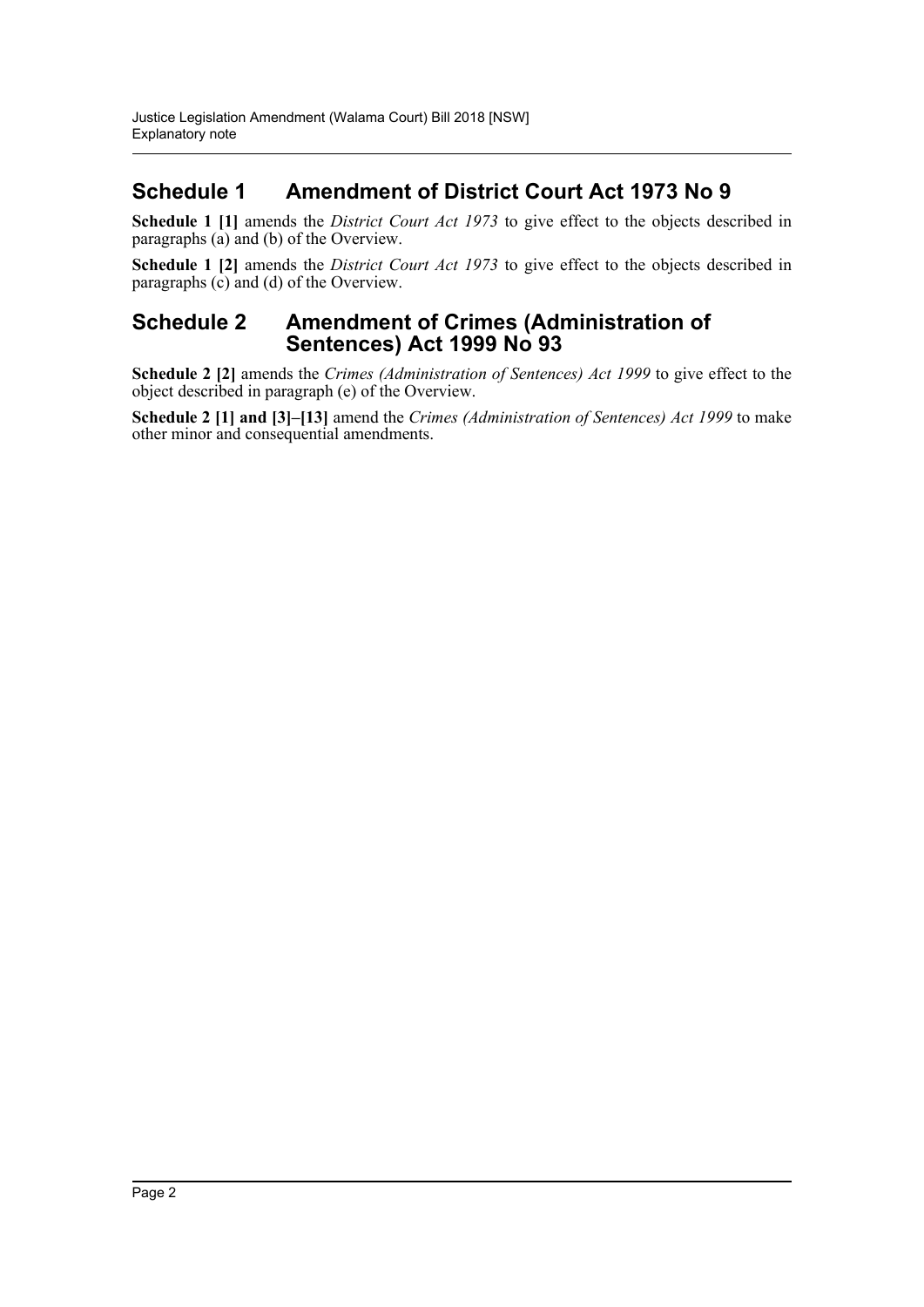Introduced by Mr P G Lynch, MP First print



New South Wales

# **Justice Legislation Amendment (Walama Court) Bill 2018**

## **Contents**

|                   |                                                                            | Page |
|-------------------|----------------------------------------------------------------------------|------|
|                   | Name of Act                                                                |      |
|                   | Commencement                                                               | ◠    |
| Schedule 1        | <b>Amendment of District Court Act 1973 No 9</b>                           |      |
| <b>Schedule 2</b> | Amendment of Crimes (Administration of Sentences) Act 1999<br><b>No 93</b> |      |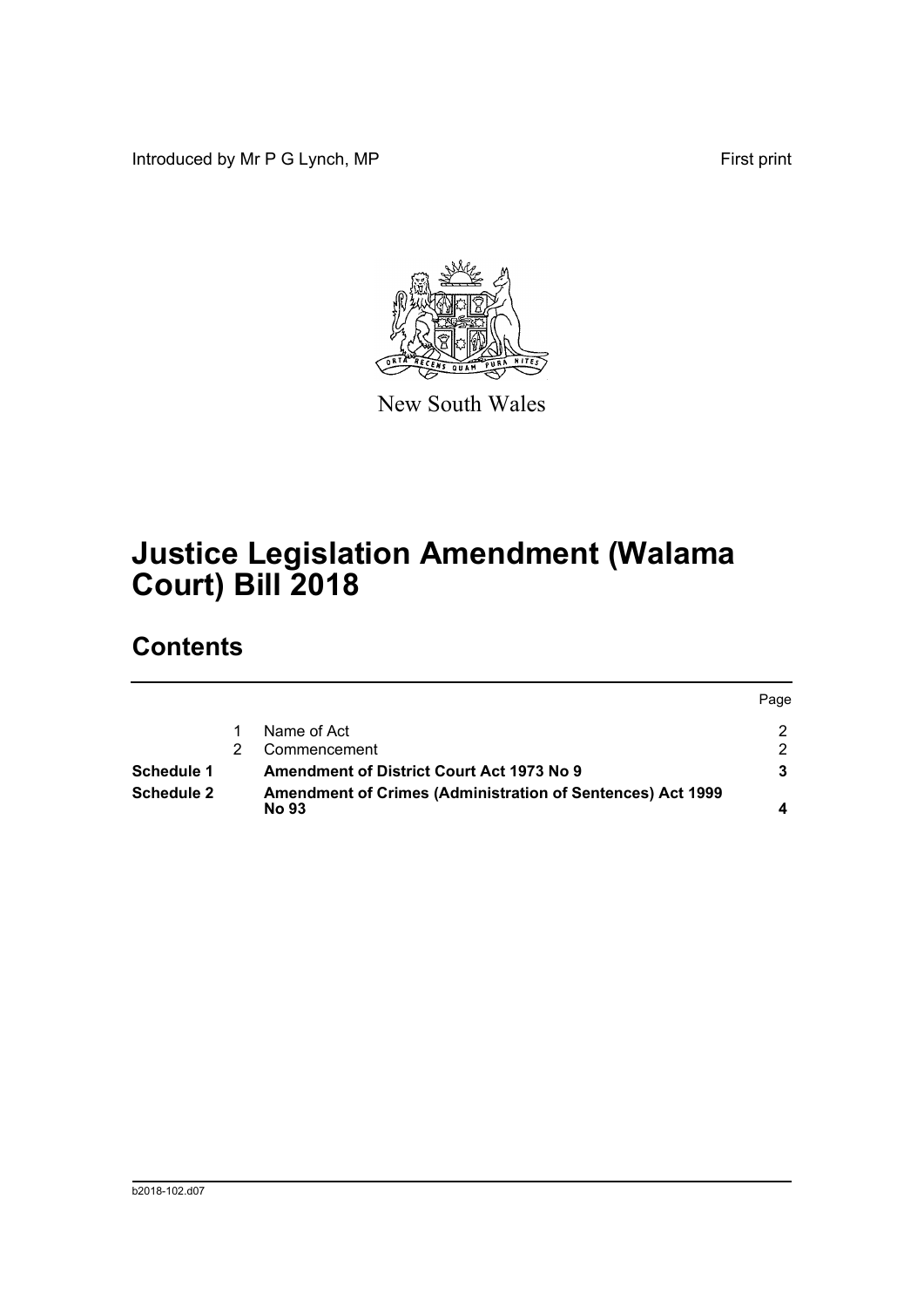

New South Wales

# **Justice Legislation Amendment (Walama Court) Bill 2018**

No , 2018

#### **A Bill for**

An Act to amend the *District Court Act 1973* and other legislation with respect to the establishment and functions of the Walama Court.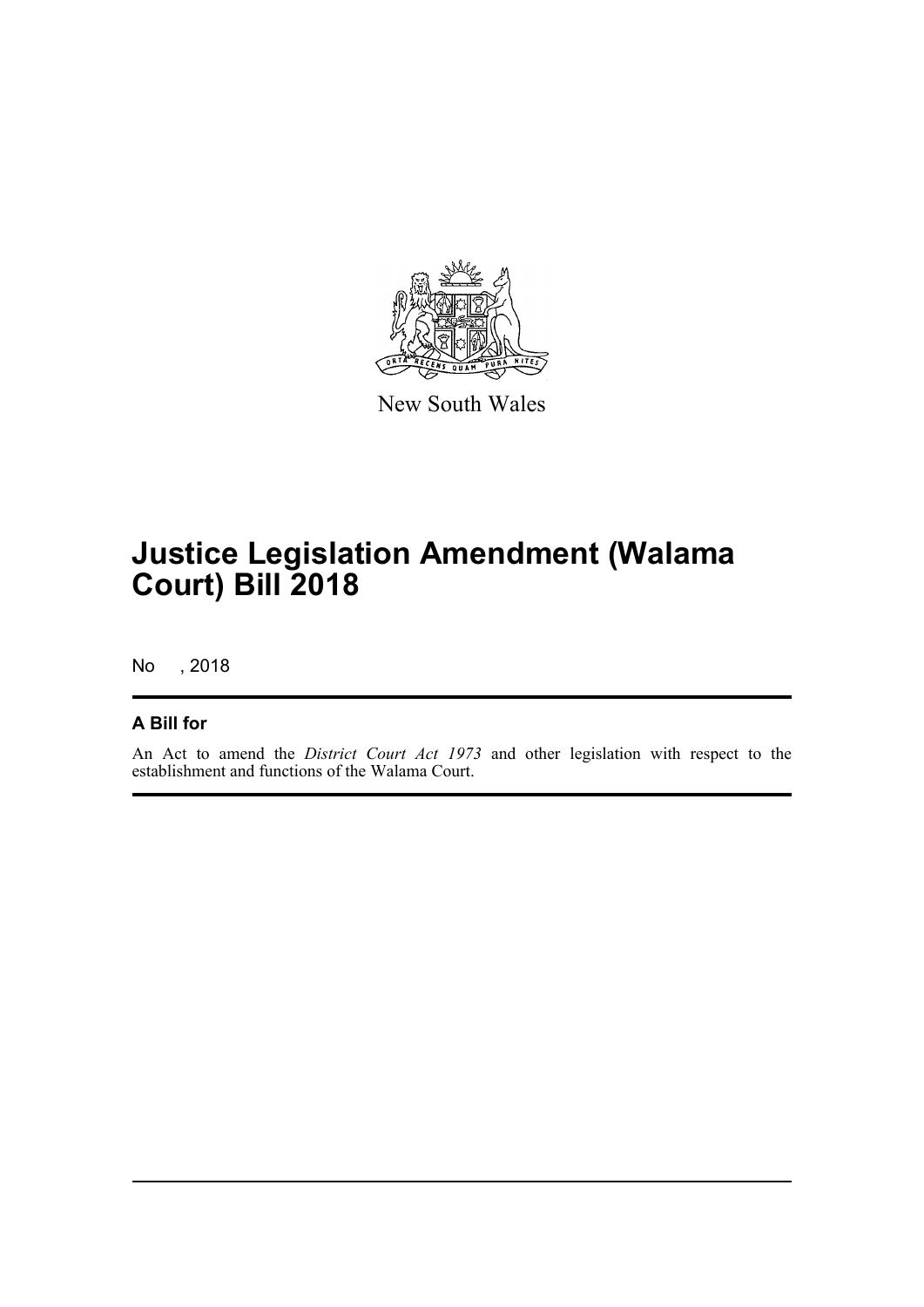Justice Legislation Amendment (Walama Court) Bill 2018 [NSW]

<span id="page-4-1"></span><span id="page-4-0"></span>

| The Legislature of New South Wales enacts: |                                                                                |   |
|--------------------------------------------|--------------------------------------------------------------------------------|---|
|                                            | Name of Act                                                                    | 2 |
|                                            | This Act is the <i>Justice Legislation Amendment (Walama Court) Act 2018</i> . |   |
|                                            | <b>Commencement</b>                                                            |   |
|                                            | This Act commences on the date of assent to this Act.                          |   |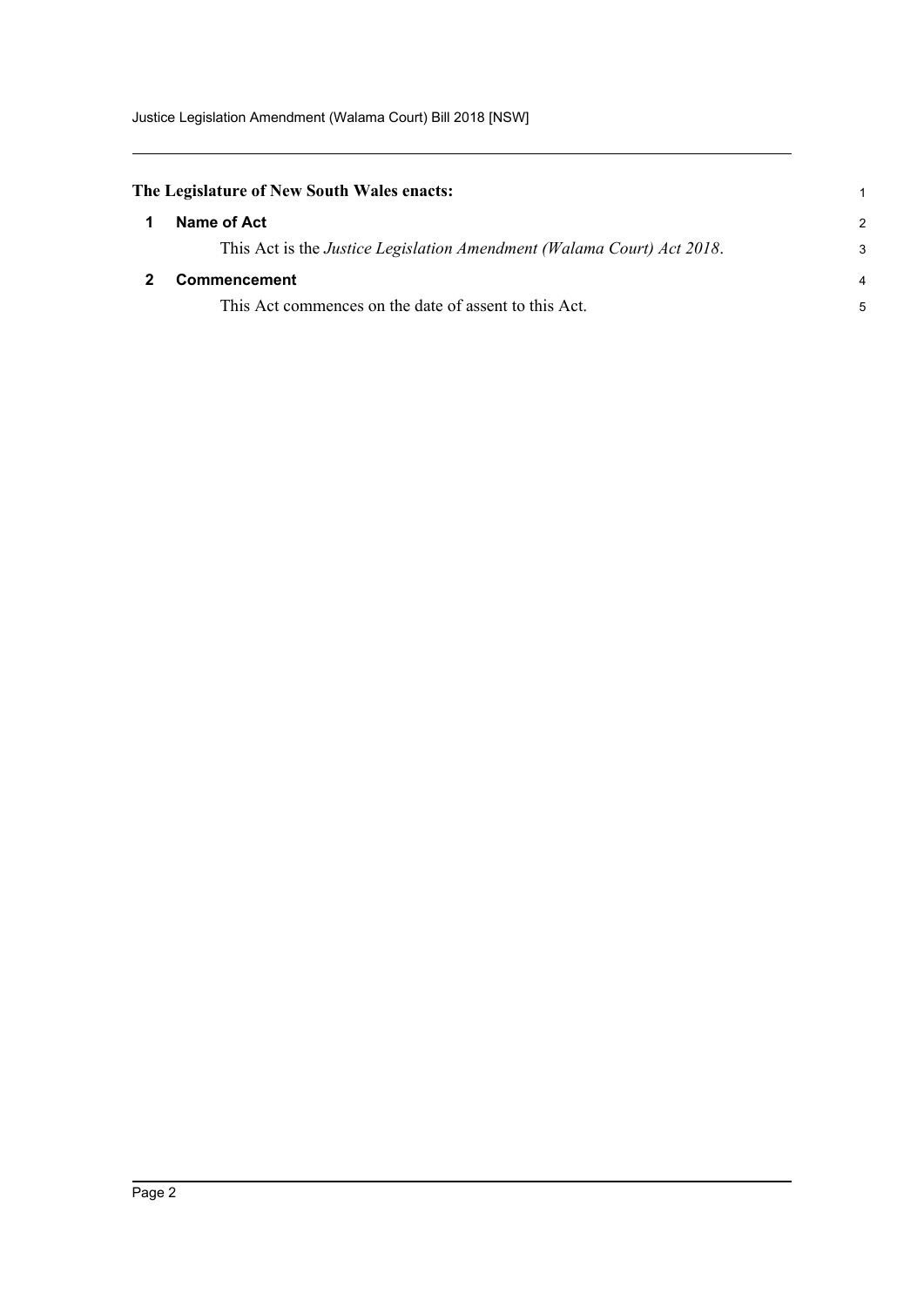<span id="page-5-0"></span>

| <b>Schedule 1</b> |                         |                   | <b>Amendment of District Court Act 1973 No 9</b>                                                                                                                                                                                         |                     |
|-------------------|-------------------------|-------------------|------------------------------------------------------------------------------------------------------------------------------------------------------------------------------------------------------------------------------------------|---------------------|
| [1]               |                         | <b>Section 9A</b> |                                                                                                                                                                                                                                          | 2                   |
|                   | Insert after section 9: |                   |                                                                                                                                                                                                                                          | З                   |
|                   | <b>9A</b>               |                   | <b>Walama Court</b>                                                                                                                                                                                                                      | 4                   |
|                   |                         | (1)               | The Court may exercise its criminal jurisdiction by sitting as the Walama<br>Court.                                                                                                                                                      | $\epsilon$          |
|                   |                         | (2)               | The Walama Court may deal with the following matters in which the accused<br>person is an Aboriginal person:                                                                                                                             | 7<br>ε              |
|                   |                         |                   | the sentencing of an accused person referred to the Walama Court by the<br>(a)<br>judge after a guilty plea or a finding of guilt,                                                                                                       | ς<br>1 <sub>C</sub> |
|                   |                         |                   | a matter for which jurisdiction is conferred on the Walama Court by or<br>(b)<br>under another Act or law.                                                                                                                               | 11<br>12            |
|                   |                         | (3)               | A judge may refer an accused person to the Walama Court if the judge thinks<br>it appropriate to do so in the circumstances of the case.                                                                                                 | 13<br>14            |
|                   |                         | (4)               | In this section:                                                                                                                                                                                                                         | 15                  |
|                   |                         |                   | <i>Aboriginal person</i> means a person who:                                                                                                                                                                                             | 16                  |
|                   |                         |                   | is a member of the Aboriginal race of Australia, and<br>(a)                                                                                                                                                                              | 17                  |
|                   |                         |                   | identifies as an Aboriginal person, and<br>(b)                                                                                                                                                                                           | 18                  |
|                   |                         |                   | is accepted by the Aboriginal community as an Aboriginal person.<br>(c)                                                                                                                                                                  | 1 <sup>c</sup>      |
| [2]               |                         |                   | Section 171 Criminal procedure rules                                                                                                                                                                                                     | 20                  |
|                   |                         |                   | Insert after section $171(3)$ :                                                                                                                                                                                                          | 21                  |
|                   |                         | (4)               | Rules may be made under this section to provide for additional or different<br>procedures of the Court when sitting as the Walama Court.                                                                                                 | 22<br>23            |
|                   |                         | (4A)              | Without limiting any other power of the Court, practice notes, not inconsistent<br>with this Act or the rules, may be made by the Chief Judge to provide for the<br>practice or procedure of the Court when sitting as the Walama Court. | 24<br>25<br>26      |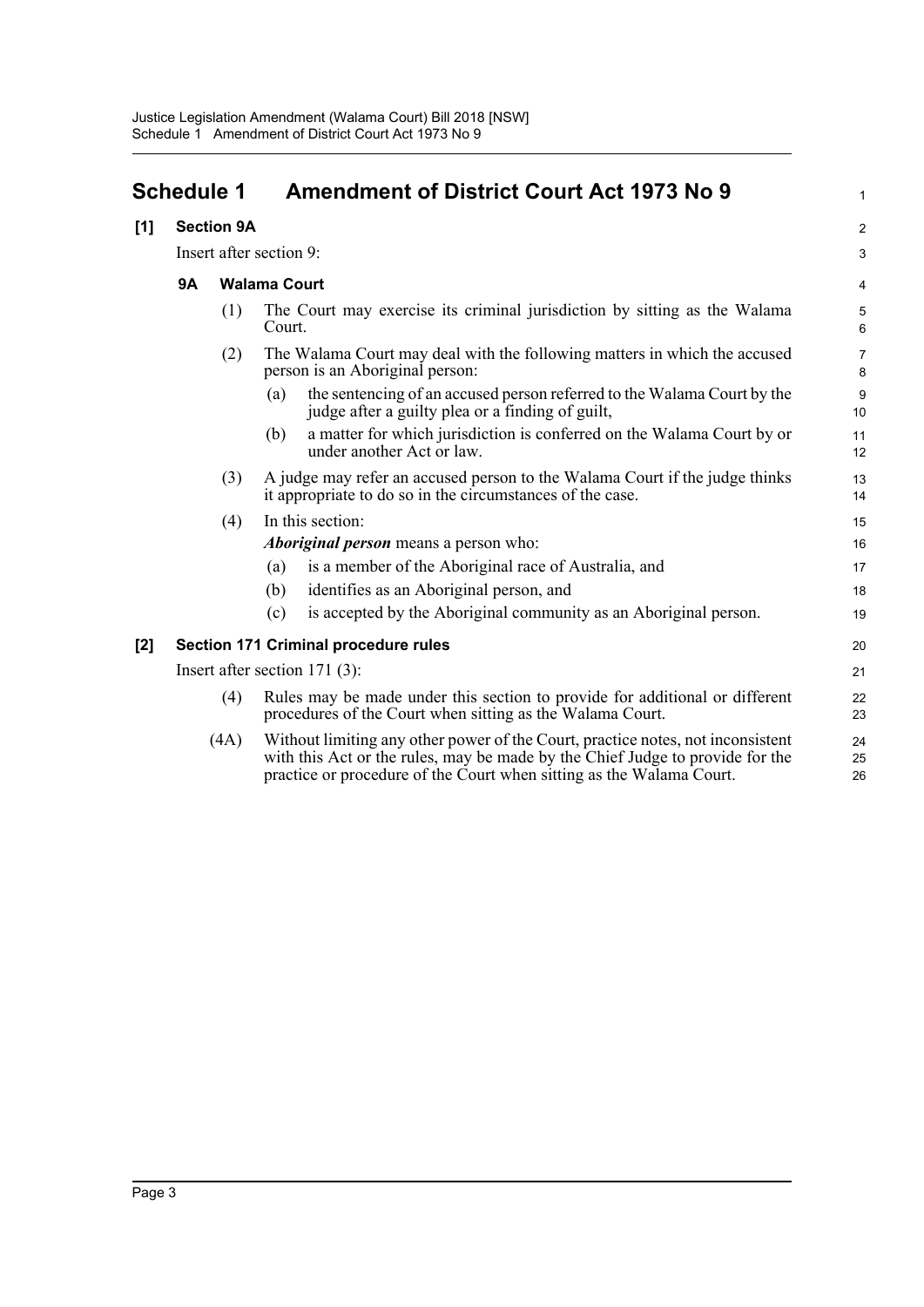<span id="page-6-0"></span>

| <b>Schedule 2</b> |      |                        | <b>Amendment of Crimes (Administration of</b><br>Sentences) Act 1999 No 93                                                                                                                                                                                                                                                      |                            |
|-------------------|------|------------------------|---------------------------------------------------------------------------------------------------------------------------------------------------------------------------------------------------------------------------------------------------------------------------------------------------------------------------------|----------------------------|
| [1]               |      |                        | <b>Section 3 Interpretation</b>                                                                                                                                                                                                                                                                                                 | З                          |
|                   |      |                        | Insert in alphabetical order in section 3 (1):                                                                                                                                                                                                                                                                                  | 4                          |
|                   |      |                        | <b><i>Walama Court</i></b> means the District Court when sitting as the Walama Court.                                                                                                                                                                                                                                           | 5                          |
| $[2]$             |      | <b>Section 163A</b>    |                                                                                                                                                                                                                                                                                                                                 | Е                          |
|                   |      |                        | Insert after section 163:                                                                                                                                                                                                                                                                                                       | 7                          |
|                   | 163A |                        | <b>Conferral of jurisdiction on Walama Court</b>                                                                                                                                                                                                                                                                                |                            |
|                   |      |                        |                                                                                                                                                                                                                                                                                                                                 | ε                          |
|                   |      | (1)                    | This section applies to an offender on whom the Walama Court imposes an<br>intensive correction order.                                                                                                                                                                                                                          | ς<br>10                    |
|                   |      | (2)                    | The Commissioner, a community corrections officer or the Parole Authority<br>must refer an offender to the Walama Court if the Commissioner, officer or<br>Parole Authority is satisfied that the offender has failed to comply with the<br>offender's obligations under an intensive correction order imposed by the<br>Court. | 11<br>12<br>13<br>14<br>15 |
|                   |      | (3)                    | The Walama Court may take any of the following actions if it is satisfied that<br>an offender has failed to comply with the offender's obligations under an<br>intensive correction order imposed by the Court:                                                                                                                 | 16<br>17<br>18             |
|                   |      |                        | record the breach and take no further action,<br>(a)                                                                                                                                                                                                                                                                            | 19                         |
|                   |      |                        | give a formal warning to the offender,<br>(b)                                                                                                                                                                                                                                                                                   | 20                         |
|                   |      |                        | impose any conditions on the intensive correction order,<br>(c)                                                                                                                                                                                                                                                                 | 21                         |
|                   |      |                        | vary or revoke any conditions of the intensive correction order,<br>(d)                                                                                                                                                                                                                                                         | 22                         |
|                   |      |                        | make an order revoking the intensive correction order (a <i>revocation</i><br>(e)<br><i>order</i> ).                                                                                                                                                                                                                            | 23<br>24                   |
|                   |      | (4)                    | In deciding whether and what action should be taken in respect of the<br>offender's breach of the intensive correction order, the Walama Court may<br>have regard to any action previously taken in respect of the breach or any<br>earlier breaches of the order.                                                              | 25<br>26<br>27<br>28       |
|                   |      | (5)                    | Sections 163 and 164 do not apply to an offender to whom this section applies.                                                                                                                                                                                                                                                  | 29                         |
| $[3]$             |      |                        | Section 164A Effect of revocation order                                                                                                                                                                                                                                                                                         | 3 <sub>C</sub>             |
|                   |      |                        | Insert "or the Walama Court" after "Parole Authority" wherever occurring in<br>section 164A $(1)$ and $(2)$ .                                                                                                                                                                                                                   | 31<br>32                   |
| [4]               |      |                        | <b>Section 164A (4)</b>                                                                                                                                                                                                                                                                                                         | 33                         |
|                   |      |                        | Insert after section $164A(3)$ :                                                                                                                                                                                                                                                                                                | 34                         |
|                   |      | (4)                    | This section applies to all revocation orders made under this Division.                                                                                                                                                                                                                                                         | 35                         |
| $[5]$             |      |                        | Section 165 Parole Authority or Walama Court may reinstate revoked intensive<br>correction order                                                                                                                                                                                                                                | 36<br>37                   |
|                   |      | section $165(1)$ .     | Insert "by the Parole Authority or the Walama Court" after "has been revoked" in                                                                                                                                                                                                                                                | 38<br>39                   |
| [6]               |      | <b>Section 165 (1)</b> |                                                                                                                                                                                                                                                                                                                                 | 40                         |
|                   |      |                        | Insert "or the Walama Court" after ", the Parole Authority".                                                                                                                                                                                                                                                                    | 41                         |
|                   |      |                        |                                                                                                                                                                                                                                                                                                                                 |                            |